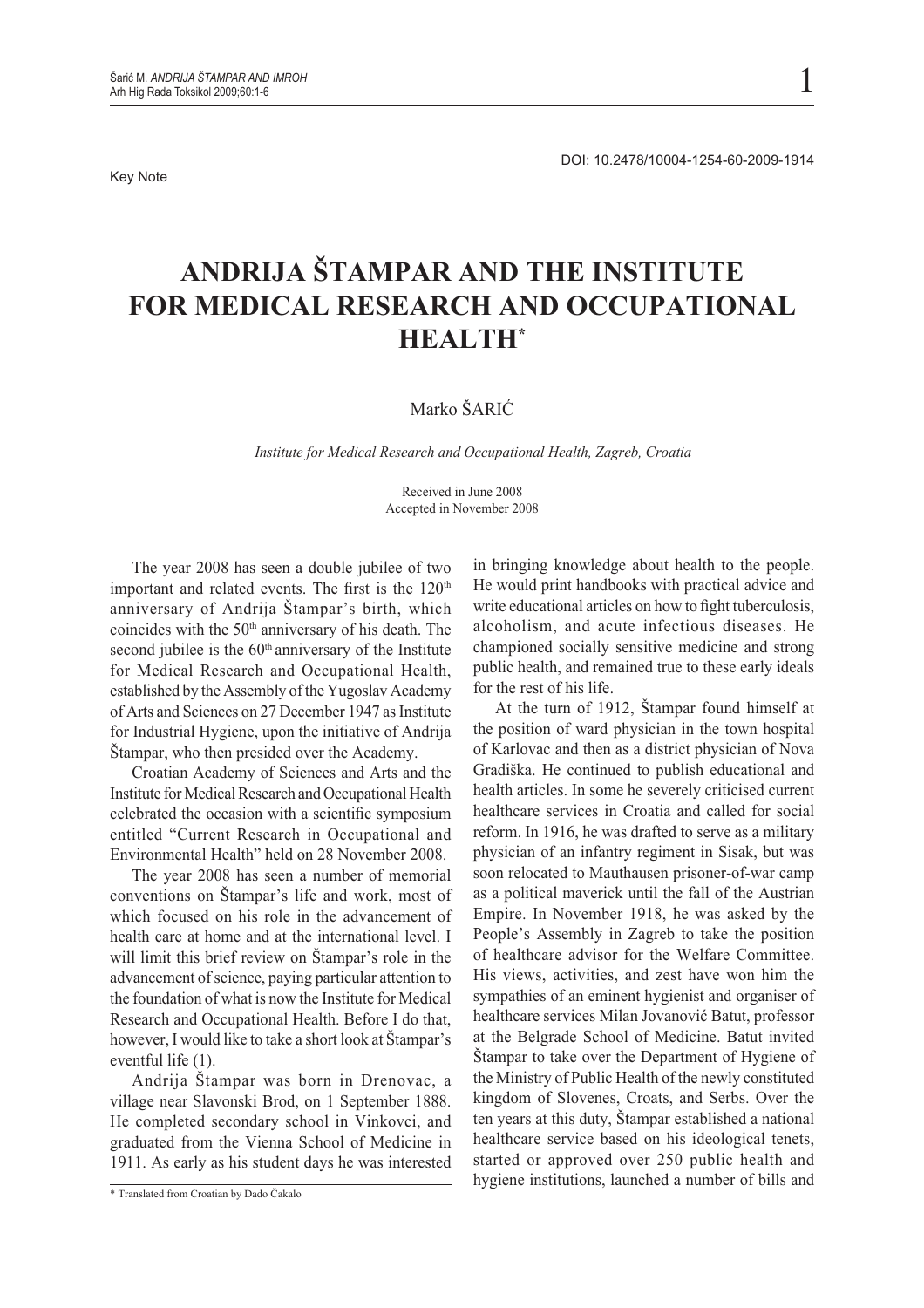regulations, and endorsed specialist training for a great number of physicians in a variety of medical fields. His attempts to bring healthcare services of physicians and pharmacists closer to people was fiercely opposed by the respective guilds.

For all that, Štampar's efforts and accomplishments were met with highest acclaim by international health organisations and institutions. Štampar's influence accounts for substantial financial and technical support received from the League of Nation's Health Organization and Rockefeller Foundation for the development of our healthcare system. This includes the School of Public Health established in Zagreb in 1927. While Stampar was in office, Rockefeller Foundation financed the completion of the Institute of Hygiene in Belgrade.

Štampar's work at the Ministry of Public Health was stopped short by king Alexander declaring dictatorship on 6 January 1929. He was moved to the position of the chief inspector for hygiene and retired in 1931.

This is when the Council of the Zagreb School of Medicine elected Štampar full professor of hygiene and social medicine, but his tenure was not endorsed by the authorities, and Štampar decided to go abroad. At first he worked for the Health Organization of the League of Nations, and helped Chinese authorities organise their public health.

In spring 1939, his tenure at the Zagreb School of Medicine was finally endorsed, and in the same year he published a book *Zdravlje i društvo* (*Health and Society*) bringing his observations and experiences from many countries he visited all over the world. He also prepared a textbook on hygiene and social medicine for medical students in 1940. World War 2 halted his activities, most of which were focused on the improvement of medicine teaching at the time. Štampar was arrested by German police and taken to Graz, where he saw the end of the war as intern. In May 1945 he returned to Zagreb and to teaching hygiene and social medicine. He also became a director of the School of Public Health that, under his office, became part of Zagreb University School of Medicine.

In the school year 1945/46, Štampar became the chancellor of Zagreb University and was also elected dean of the School of Medicine on several occasions. As dean, he started a number of important school reforms, focusing on preventive and social aspects and on extending student practice to non-university hospitals. It was his merit that the High Nursing School

in Zagreb and the School of Medicine in Rijeka saw the light of day.

As the Yugoslav Academy of Arts and Sciences reorganised and resumed activity in 1947, Štampar became its full member and president.

In the early postwar years Štampar worked hard to restore international cooperation. At the 1946 United Nations conference in London he was elected the first vice-president of the Economic and Social Council, and was appointed to the Technical Preparatory Committee for constituting what would become the World Health Organization (WHO). In 1946, he was elected chair of the Interim Commission to manage the functions of the WHO in New York until its constitution was formally ratified on 7 April 1948. He presided over the inaugural Assembly meeting in Geneva in June 1948. At the Eighth World Health Assembly meeting in Mexico in May 1955, he received the Léon Bernard Foundation Prize - the most eminent international award in social medicine.

Now, resuming my inquiry about Štampar's relation to science, it would be interesting to see what made him initiate setting up the Institute for Industrial Hygiene, which now celebrates its  $60<sup>th</sup>$  anniversary under the current name Institute for Medical Research and Occupational Health.

A few excerpts from Štampar's speech held at Academy's inaugural assembly of 28 December 1947 (2) may give an idea about his motives:

*Over the last five or six centuries, the Croatian people has seen a shining phalanx of outstanding personalities, thinkers, poets, ideologists, and politicians, who all shared a dream of freedom and pursued the ideal of national unity and liberation. Eighty years ago, our Academy developed a programme that rested on this rich ideological tradition. Under unhealthy political conditions and constant threats by conservative, ultra-reactionary foreign authority, the Academy was limited to linguistic and medieval studies. This is why 25% of all Academy's works are on language studies, 33% on history, 10% on natural sciences, and less than 1% on economy and social sciences. These relations between disciplines cherished by the Academy speak about the political polarisation of our science along the line of least resistance and about the growing escapism into spiritual realms from the harsh economic and political realities of life over the last fifty years of Austrian rule.* 

Štampar then continues as follows:

The position of science in society is much different today from where it stood before, and especially in the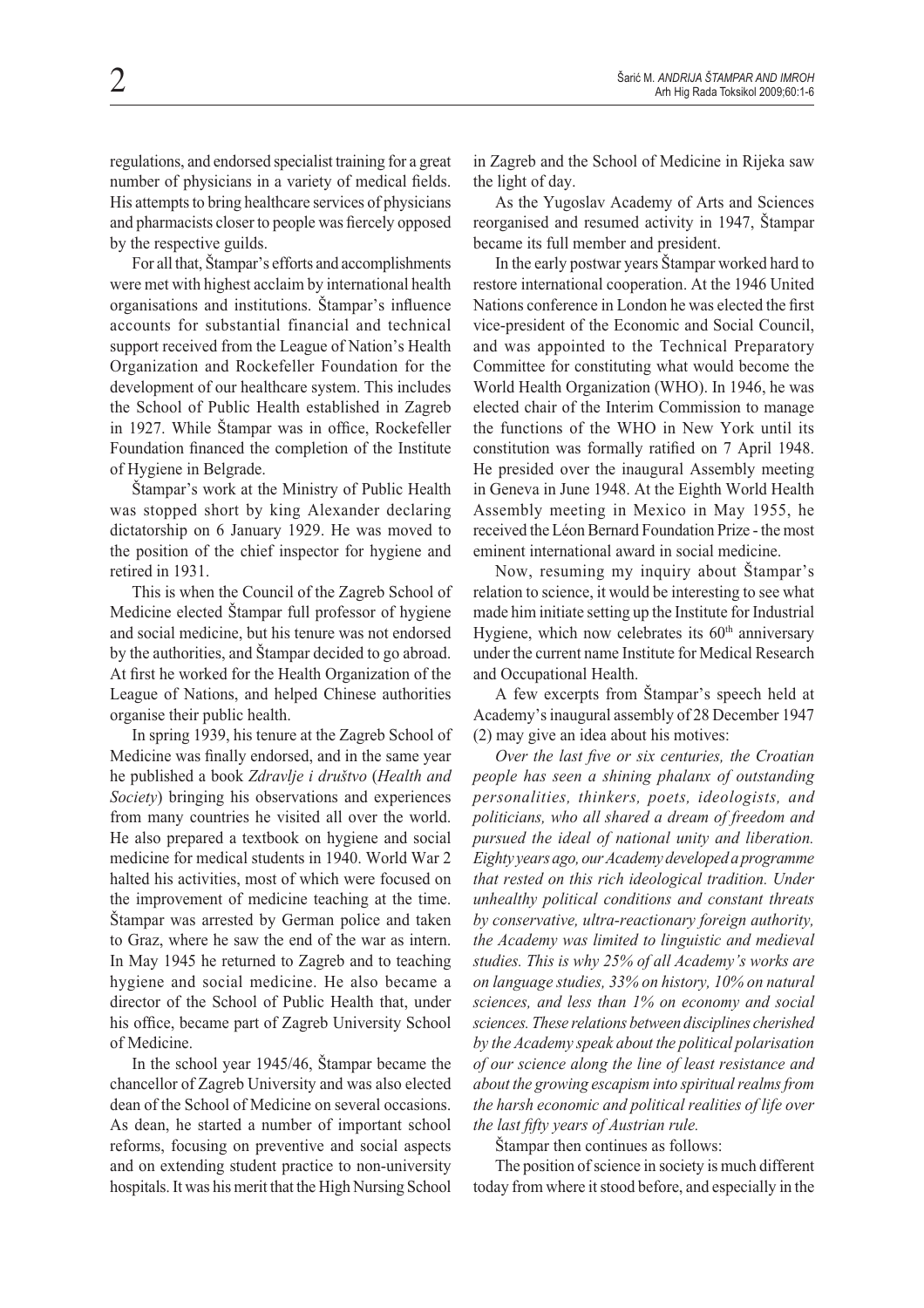19<sup>th</sup> century, when it was developed by individuals, without a particular plan, and often in the service of private interests. Today, science has taken over an important social role and has been serving mankind as a whole. It starts from the needs of man, for science can teach how to meet these needs. The basic human needs are physiological and social. Physiological priorities are food, shelter, health, and rest. Then follow the means to meet these needs such as products industry, transport, and administrative, economic, and political organisation.

[…]

*Work is one of the major human needs. But work should be joy, not slavery. Science can help the worker to harness the machine, and not the other way around.*

Štampar continues to unfold his simply put and clear views by stressing that the Academy "[…] has already started establishing new institutes and reviving or expanding the old ones". Štampar insists on organised approach to science, and announces the establishment of an institute for the Adriatic studies, institute of the karst, institute of economy, institute of parasitology, food institute, and institute of industrial hygiene (occupational health). Speaking of the last, Štampar says that "[…] this Institute will study the physiology and pathology of work. This research will coincide with the galloping industrialisation of the country, which calls for resolving a number of arising issues related to industrial hygiene".

Štampar's view of the role of science in modern life, and of the need to orchestrate scientific research – at the time when there was no such tradition to draw on or resources at hand – is perhaps best illustrated by the following paragraph from a report issued by the Academy's secretary general Branimir Gušić for the first regular assembly in  $1950$  (3). Section III: Institute's Setup reads as follows:

*I would particularly like to distinguish the merits of academician Štampar not only in establishing the Institute for Industrial Hygiene (Occupational Health), but also in establishing other basic science institutes. Thanks to his dedication, the people's government has planned a large area of land for their construction, starting with this year's (1950) investment plan for the Institute of Experimental Biology*.

This land later saw the construction of the Ruđer Bošković Institute and Institute of Physics. This is also where the Zagreb University Faculty of Science has finally found home in new buildings.

Speaking of the need to establish the Institute for Industrial Hygiene (Occupational Health), Štampar said that "[…] we need to be aware that workers' health is not only a humanitarian issue, but the pre-requisite of the successful development of our socialist economy." Štampar would stress that the only successful way to address workers' health issues was the scientific way  $(4)$ . Guided by these tenets, the newly found research institute defined the scope of its activities, as follows: 1) research and study of physical and biotic conditions at work and study of industrial hygiene (occupational health), especially in domestic economy and industry; 2) providing access to research results to the people's government and interested institutions for practical purposes; and 3) disseminating knowledge related to industrial hygiene (occupational health).

Preparations to set up the Institute took most of the 1948. Until the Department of Medical Sciences was established within the Academy, the Institute made part of the Department of Natural Sciences. It brought into one place a number of institutions and departments that were related to industrial hygiene (occupational health) (5). The Academy's presidium appointed professor Branko Kesić director of the Institute, and he came into office on 15 February 1949. According to the Institute's statute, a Council was formed, consisting of three Academy representatives and one representative each of the Ministry of Public Health, Ministry of Labour, Ministry of Industry, and School of Medicine in Zagreb. At the first Council session held on 4 May 1949, academician Andrija Štampar was elected its chair, and he held this position until his death on 26 June 1958 (4).

At first the Institute had five units: Psychophysiology of Work; Work Pathology and Outpatient Clinic for Occupational Diseases; Biological Material Analysis; Industrial Toxicology; and Physical and Chemical Analysis of the Working Environment (5).

Ever since 1949 the Institute has regularly published its scientific quarterly *Arhiv za higijenu rada* (*Archives of Industrial Hygiene*), now *Arhiv za higijenu rada i toksikologiju – Archives of Industrial Hygiene and Toxicology.* Since 2008, the journal has been included in Science Citation Index Expanded.

Speaking of the Institute's activities, in 1996 the WHO issued a declaration based on adopted Global Strategy for Occupational Health for All: The Way to Health at Work (6). Its Objective 9. Strengthening of Research section stresses that scientific research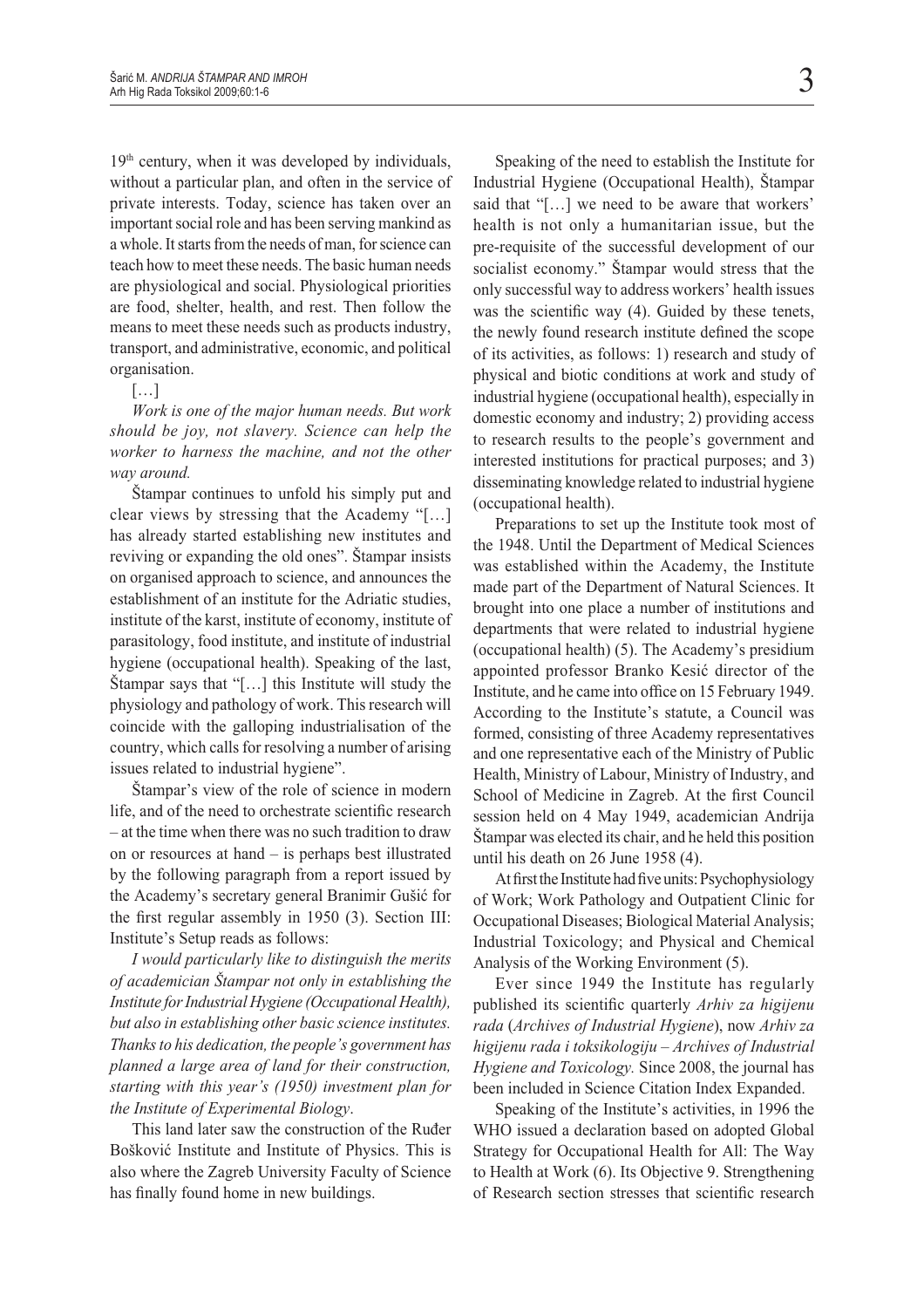is critical to the development of occupational health administration and planning, training and education, risk identification, assessment and practice. Every country should have a national research programme in occupational health adjusted to its specific needs. Most industrialised countries have delegated responsibility for such research to a national institute of occupational health or to a special department of occupational health in a university. Thanks to Štampar's visionary foresight, Croatia, which in 1948 was only at the beginning of industrial development, established an institute whose purpose and activities anticipated what the WHO would propose as national requirements nearly 50 years later!

The Institute soon grew when the Academy decided to join new units and laboratories, expanding its scope to medical research, which is why the Institute changed name to Institute for Medical Research (IMR). In a 1958 reform, the Institute became independent of the Academy, and lost some of its units, returning to the original scope of activities related to industrial hygiene/occupational health and some environmental health and basic research programmes. This led to another change of name to today's Institute for Medical Research and Occupational Health.

Now, looking 60 years back, I believe that the Institute has done justice to Štampar's idea about a research institution that would meet the nation's needs in occupational health. I also believe that Štampar himself would have been pleased with what has been

achieved ever since, even at the international level. Not that this was a path strewn with roses, but we hope that the days of misunderstanding and hindrances are now behind us. The perspectives are encouraging, and the Institute will continue to successfully carry out its original tasks.

## REFERENCES

- 1. Grmek MD. Medicinska enciklopedija [Medical Encyclopaedia, in Croatian]. Volume 6. Zagreb: Jugoslavenski leksikografski zavod; 1970. pp. 193-4.
- 2. Štampar A. [Speech at the inaugural assembly of the Yugoslav Academy of Arts and Sciences held in Zagreb on 27-28 December 1947. Unpublished; archived with the Croatian Academy of Sciences and Arts, 1947. p. 17]
- 3. Jugoslavenska akademija znanosti i umjetnosti. Ljetopis Jugoslavenske akademije [Yearbook of the Yugoslav Academy, in Croatian]. Volume 56. Zagreb: Izdavački zavod Jugoslavenske akademije; 1952.
- 4. Kesić B. Institut za higijenu rada sada Institut za medicinska istraživanja 1948.-1958. [Institute of industrial hygiene, today's Institute for medical research and occupational health 1948 - 1958, in Croatian] Zagreb: Izdavački zavod Jugoslavenske akademije; 1959.
- 5. Štampar A. [Institute of Occupational Health: Activity report and programme for 1949. Unpublished; archived with the Croatian Academy of Sciences and Arts in Zagreb; 1948. pp. 1-3.]
- 6. World Health Organization (WHO). Global strategy on occupational health for all: the way to health at work. Geneva: World Health Organization; 1995.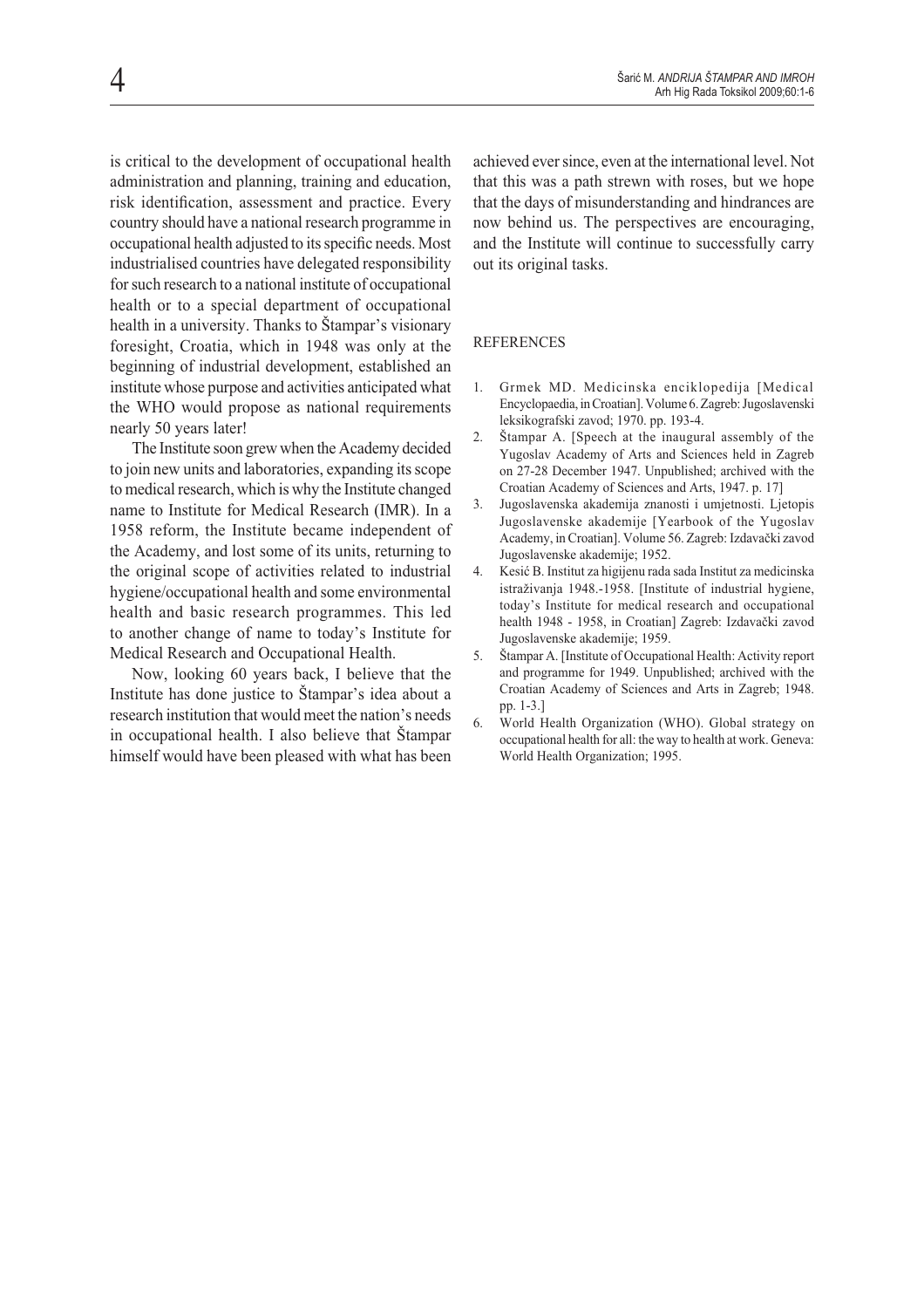## *Sažetak*

## ANDRIJA ŠTAMPAR I INSTITUT ZA HIGIJENU (MEDICINU) RADA, SADA INSTITUT ZA MEDICINSKA ISTRAŽIVANJA I MEDICINU RADA

U uvodu se ističe da su se u 2008. godini preklopile dvije važne, međusobno povezane, obljetnice. Prije 120 godina rođen je Andrija Štampar. Te je godine ujedno i 50. godišnjica njegove smrti. U 2008. navršilo se 60 godina djelovanja Instituta za higijenu rada (sada Institut za medicinska istraživanja i medicinu rada), koji je na prijedlog tadašnjeg predsjednika JAZU Andrije Štampara osnovan zaključkom Skupštine Akademije održane 27. prosinca 1947.

U prvom dijelu teksta sažet je Štamparov bogat životni put: od rođenja 1. rujna 1888. u Drenovcu kod Slavonskog Broda, gimnazijskih dana u Vinkovcima, studija medicine u Beču. Već kao studenta medicine Štampara su zanimali problemi zdravstvenog prosvjećivanja naroda, zalagao se za socijalizaciju medicine i unapređenje javnog zdravstva. Idealima koje je formulirao u studentskim danima Štampar je ostao vjeran tijekom čitavoga kasnijeg života. Nakon što je radio jedno vrijeme kao liječnik (Karlovac, Nova Gradiška) te bio mobiliziran u vrijeme I. svjetskog rata, nakon završetka rata slijedi značajan dio njegove aktivnosti na funkciji načelnika Higijenskog odjela u Ministarstvu narodnog zdravlja novostvorene države. Slijedom svojeg ideološkog programa koji je definirao. Štampar je utemeljio zdravstvenu službu u ondašnjoj Jugoslaviji, pokrenuo je i omogućio izgradnju brojnih javnozdravstvenih i higijenskih ustanova, pripremio donošenje potrebnih zakonskih propisa i omogućio usavršavanje i specijalizacije velikom broju liječnika u različitim medicinskim disciplinama. Uvođenjem šestojanuraske diktature kralja Aleksandra bio je prekinut Štamparov rad u Ministarstvu narodnog zdravlja. U svibnju 1931. Štampar je umirovljen.

Slijedi vrlo važno razdoblje Štamparove aktivnosti kao eksperta u zdravstvenoj organizaciji Društva naroda, s višegodišnjim djelovanjem izvan naše zemlje. U tom se dijelu posebno izdvajaju njegovi boravci u Kini gdje je pomagao kineskim vlastima u organizaciji i izgrađivanju javne zdravstvene službe.

U proljeće 1939. nakon povratka u zemlju, potvrđen je Štamparov izbor za profesora higijene i socijalne medicine na Medicinskom fakultetu u Zagrebu (iniciran još 1931.). Njegove aktivnosti, u to vrijeme usmjerene na unapređenje medicinske nastave, prekinuo je II. svjetski rat. Štampara je uhitila njemačka policija i odveden je u Graz gdje je najprije u zatvoru, a zatim u internaciji proveo sve vrijeme do kraja rata.

U svibnju 1945. vraća se u Zagreb i ponovno preuzima dužnost profesora higijene i socijalne medicine te funkciju direktora Škole narodnog zdravlja. U školskoj godini 1945/46. Štampar je bio rektor Sveučilišta u Zagrebu, a u više je navrata biran i za dekana Medicinskog fakulteta. Prilikom poslijeratne obnove rada Jugoslavenske akademije znanosti i umjetnosti i njezine reorganizacije postao je njezinim pravim članom i predsjednikom 1947. godine. U okvirima Štamparove aktivnosti u tim godinama nakon II. svjetskog rata važno mjesto zauzima njegov rad na polju međunarodne zdravstvene suradnje. Na Konferenciji Ujedinjenih naroda u Londonu 1946. Štampar je izabran za prvog potpredsjednika Ekonomskog i socijalnog vijeća te člana Pripremnog komiteta za stvaranje Svjetske zdravstvene organizacije (SZO). U New Yorku je 1946. izabran za predsjednika Interimne komisije koja je obavljala funkciju SZO sve do ratifi kacije njezina ustava 7. travnja 1948. Predsjedavao je Prvoj svjetskoj zdravstvenoj skupštini održanoj u Ženevi u lipnju 1948. U svibnju 1955, na osmom zasjedanju Skupštine SZO, održanom u Meksiku, dodijeljena mu je medalja i nagrada zaklade Léona Bernarda, što je najveće međunarodno priznanje za zasluge na polju socijalne medicine (javnog zdravstva).

U osvrtu na odnos Štampara prema znanosti te na pitanje što je Štampara motiviralo da inicira stvaranje Instituta za higijenu (medicinu) rada, citira se nekoliko odabranih odlomaka iz govora što ga je Štampar kao predsjednik održao 28. 12. 1947. na svečanoj Škupštini Akademije. Između ostaloga Štampar je tom prilikom istakao da je položaj znanosti u današnjem društvu drukčiji nego što je bio prije, osobito u 19. stoljeću, kad je znanost bila individualna i razvijala se bez plana, a često u službi privatnih interesa. Danas znanost preuzima na sebe važne društvene funkcije i služi potrebama čovjeka i ljudske zajednice. Potrebe čovjeka su glavni motiv za znanstvena istraživanja, jer znanost može pružiti znanje potrebno pri zadovoljavanju ovih potreba. "I rad je jedna od glavnih ljudskih potreba. Ali rad mora za radnika predstavljati radost, a ne ropstvo. Znanost može pomoći da radnik bude gospodar mašine, a ne mašina njegov (gospodar)."

U povodou odluke o osnivanju Instituta za higijenu (medicinu) rada, Štampar ističe da će se taj Institut baviti fi ziologijom i patologijom rada. Njegovo djelovanje past će baš u vrijeme kad se brzim tempom provodi industrijalizacija zemlje, koja iziskuje i rješavanje mnogih industrijsko-higijenskih pitanja.

Kad je riječ o potrebi osnivanja Instituta za higijenu (medicinu) rada, Štampar je istaknuo kako "moramo biti